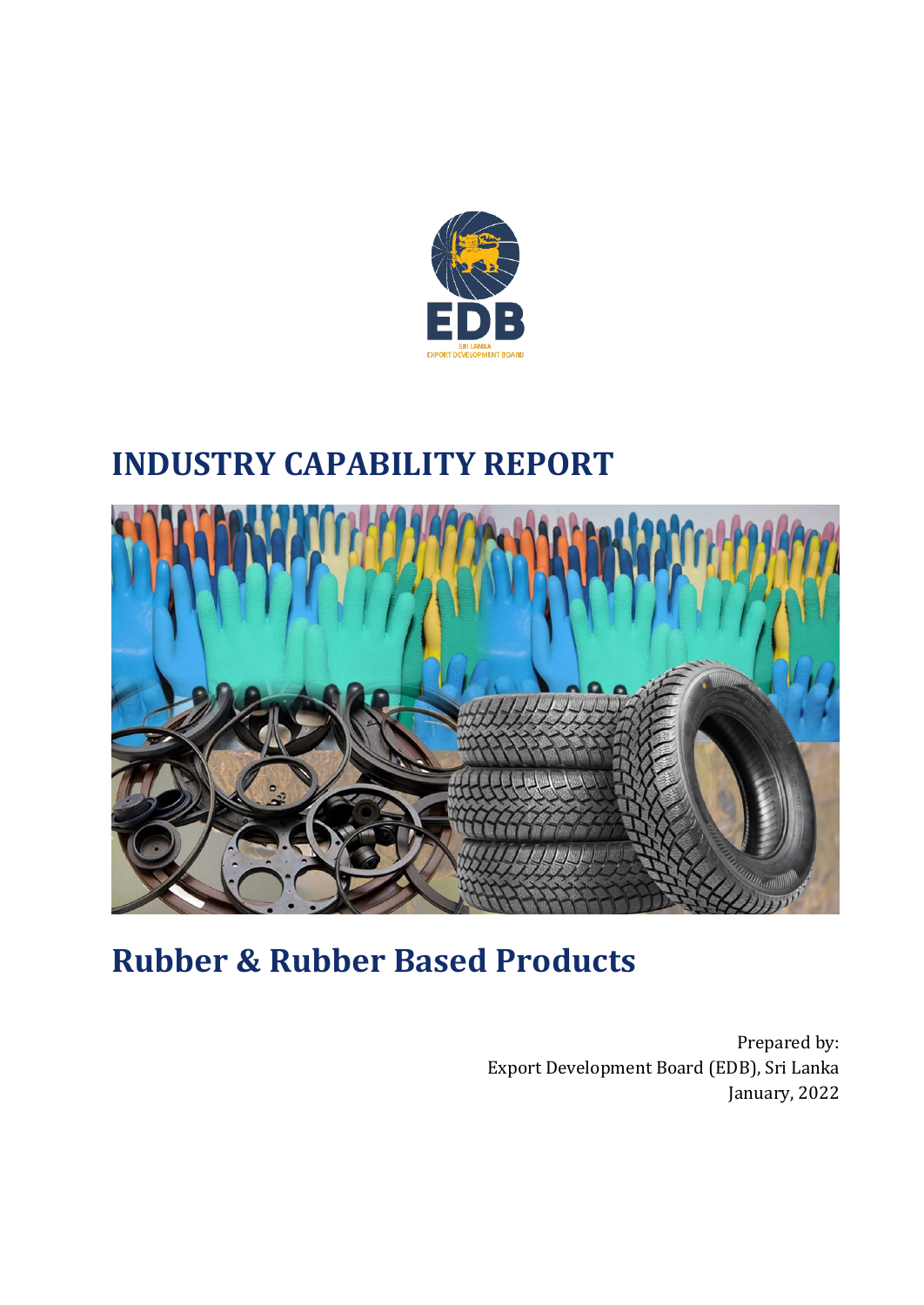### **TABLE OF CONTENTS**

| 2.  |                                                                                |
|-----|--------------------------------------------------------------------------------|
| 3.  |                                                                                |
| 4.  |                                                                                |
| 5.  | <b>GEOGRAPHICAL DISTRIBUTION ACROSS THE COUNTRY AND KNOWN CLUSTERS IF ANY2</b> |
| 6.  |                                                                                |
| 7.  |                                                                                |
| 8.  |                                                                                |
| 9.  |                                                                                |
| 10. | <b>GOVERNMENT POLICY AND SUPPORT AVAILABLE IN THE SECTOR 3</b>                 |
| 11. |                                                                                |
| 12. |                                                                                |
| 13. | TOTAL EXPORTS OF PRODUCTS IN SELECTED CATEGORIES OF THE SECTOR 4               |
| 14. | <b>GROWTH IN LAST 5 YEARS IN EXPORTS AND MAIN IMPORTING COUNTRIES4</b>         |
| 15. |                                                                                |
| 16. |                                                                                |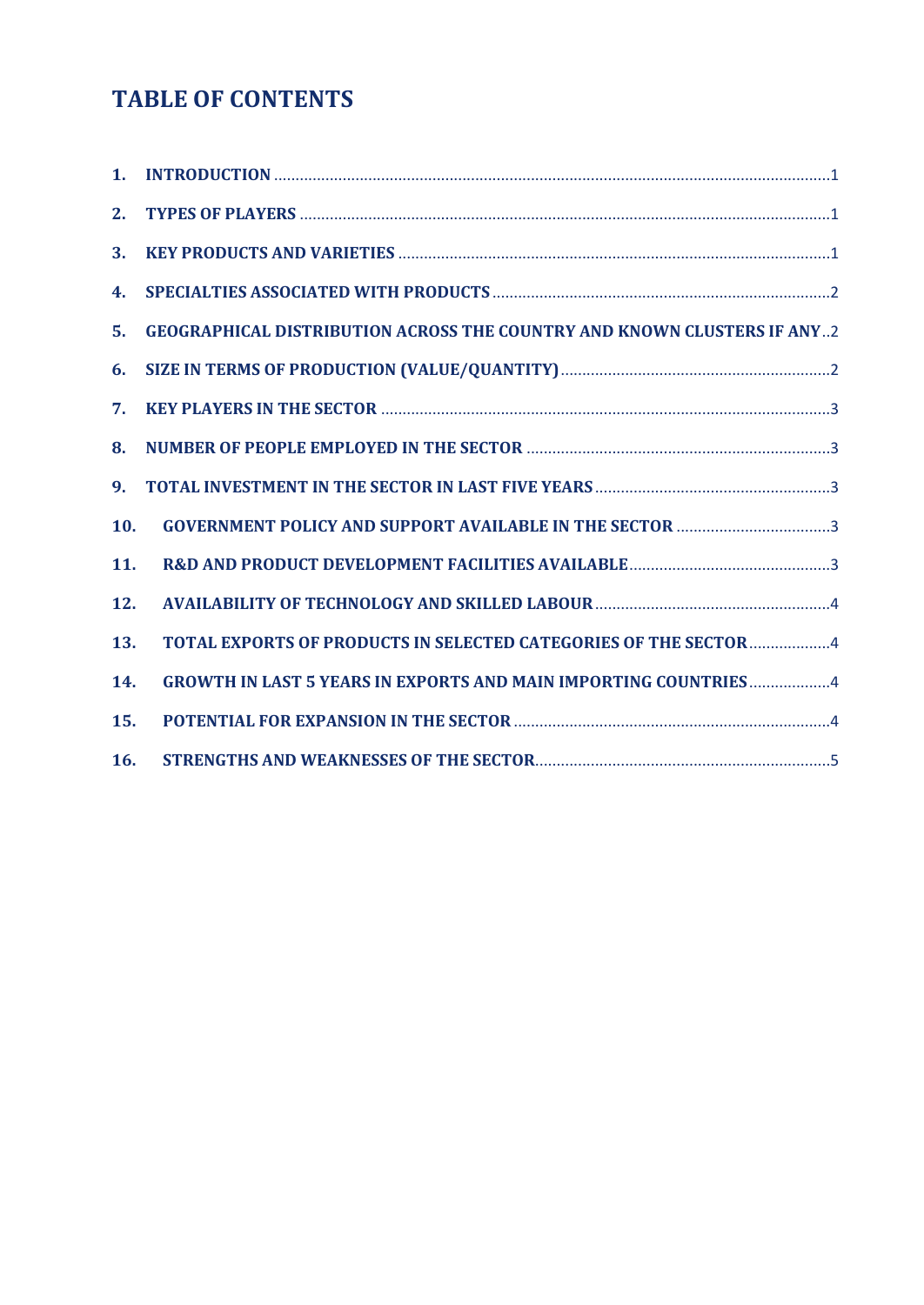#### <span id="page-2-0"></span>**1. INTRODUCTION**

Sri Lanka pioneered Asian Rubber industry in 1876 with planting of rubber trees in Henerathgoda Botanical Gardens - Gampaha. Rubber Product manufacturing pioneered by tire re-trading began in the 1950s and expanded rapidly after free trade policies and investment promotion zones were introduced in the late 1970.In last two decades privately owned and operated Sri Lanka industries have entered global markets for value added rubber products.

Sri Lanka pride itself in manufacturing a number of value-added rubber products by processing raw rubber. These range from extrusion products like rubber bands, beadings, latex products such as medical, industrial and household gloves, industrial products like hoses, auto parts, industrial components, tyres, tubes, automotive tyres and general rubber products like floor mats, carpets, sports goods, footwear, hot water bottles and related components.

The Rubber Product industry is the 5th largest export earning industry accounting for 7.2 % of the total national exports and has established a reputation for its quality and reliability internationally. The rubber products exports show a 34 % growth in 2021 when compared to 2020. Average growth rate is approximately 4.5%. Compared to last three years. Major markets for Rubber products are USA, Germany, Italy, Belgium, France and UK.

#### <span id="page-2-1"></span>**2. TYPES OF PLAYERS**

There are manufacturers and exporters of rubber products under the large-scale category as well as small & medium scale category. Most of the export-oriented rubber factories are large and medium scale and they are scattered mainly in western province.

#### <span id="page-2-2"></span>**3. KEY PRODUCTS AND VARIETIES**

Rubber products exported from Sri Lanka is currently dominated by solid tyres, which is over 25% of the global market demand. Other products are pneumatic tyres, latex gloves, rubber flooring, mats, automatic components, sealing rings, rubber bands, straps, hoses and hot water bottles for the export market.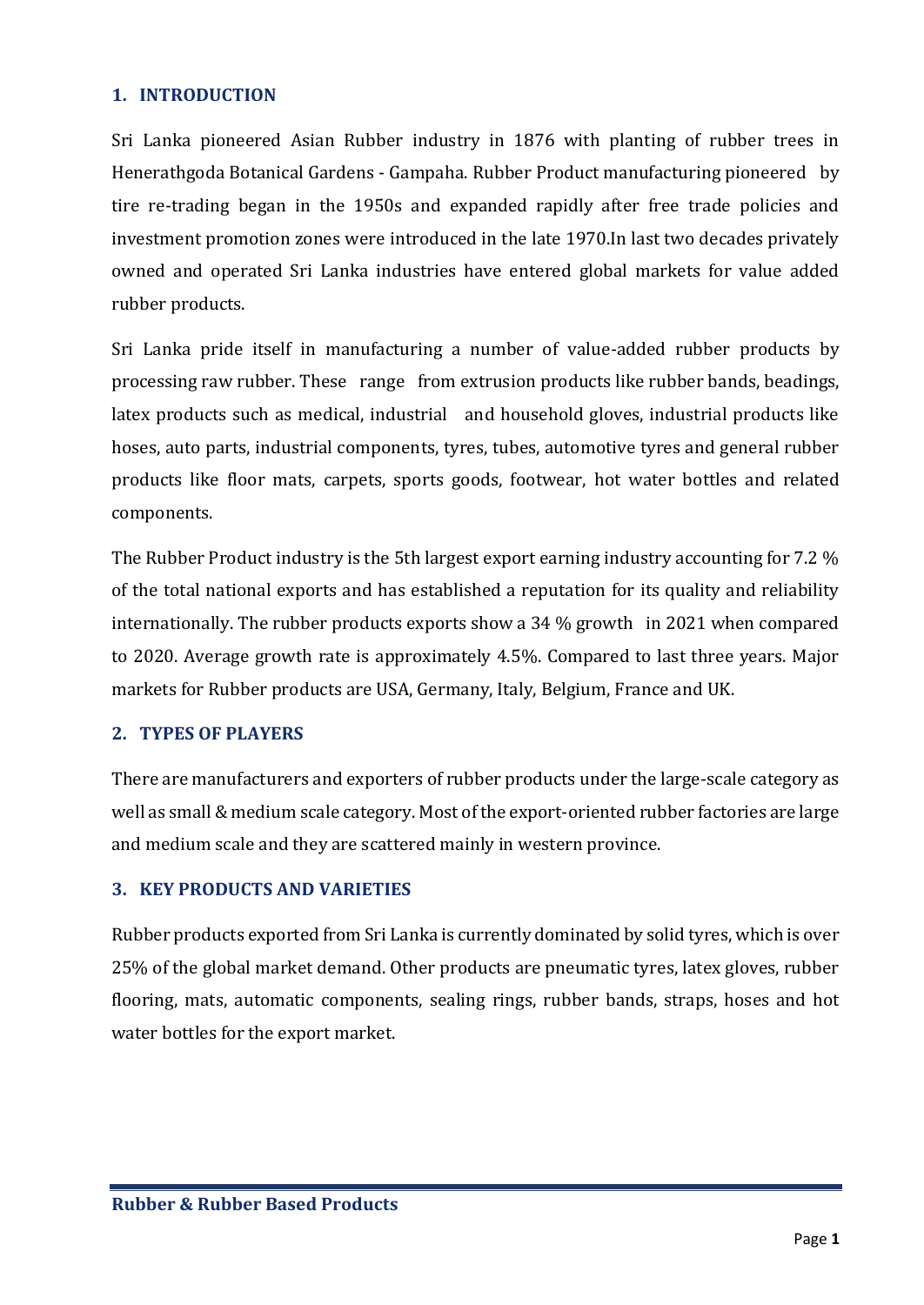#### <span id="page-3-0"></span>**4. SPECIALTIES ASSOCIATED WITH PRODUCTS**

The main types of rubber produced in Sri Lanka are Ribbed Smoked Sheets (RSS), Latex Crepe, Sole Crepe, brown crepe, technically specified Rubber (TSR) and Centrifuged Latex. For its unique properties, Sri Lanka's natural Rubber has a high demand in the world market.

Currently Sri Lanka is the only manufacturer of the best quality Latex crepe rubber in the world and also the largest exporter of same. Latex Crepe is the highest quality natural rubber and generally considered as the Rolls Royce of rubber and fetches a premium price over all other types and grades. This is the purest form of natural rubber and is ideal for manufacturing products that come into contact with food items, in pharmaceutical applications and in light coloured articles.

### <span id="page-3-1"></span>**5. GEOGRAPHICAL DISTRIBUTION ACROSS THE COUNTRY AND KNOWN CLUSTERS IF ANY**

Most of the Rubber Products manufacturing firms are situated in the Western and southern provinces of the country.

The following associations support the rubber products sector by addressing the sector related issues through coordination with the government institutions.

- Sri Lanka Association of Manufacturers and Exporters of Rubber Products (SLAMERP)
- Sri Lanka Society of Rubber Industry (SRI)
- Colombo Rubber Traders' Association (CRTA)
- Planters' Association of Ceylon (PA)
- Sri Lanka Association of Small & Medium Rubber Products Manufactures. (SLASMRPM)

#### <span id="page-3-2"></span>**6. SIZE IN TERMS OF PRODUCTION (VALUE/QUANTITY)**

Sri Lanka's total production of natural rubber in the year 2021 was 76,884 MT. In 2021 rubber finished products industry earned an export income of US\$ 1050 Mn which is 34% growth over the previous year. Sri Lanka is the leading solid tyre exporter in the world currently recording a 25 % of the world demand. Sri Lanka also well-known for latex based gloves in the global market. Presently Sri Lank has huge demand for medical rubber gloves with Covid 19 Pandemic situation in the world and Tyre industry also fast-growing sector of the rubber product sector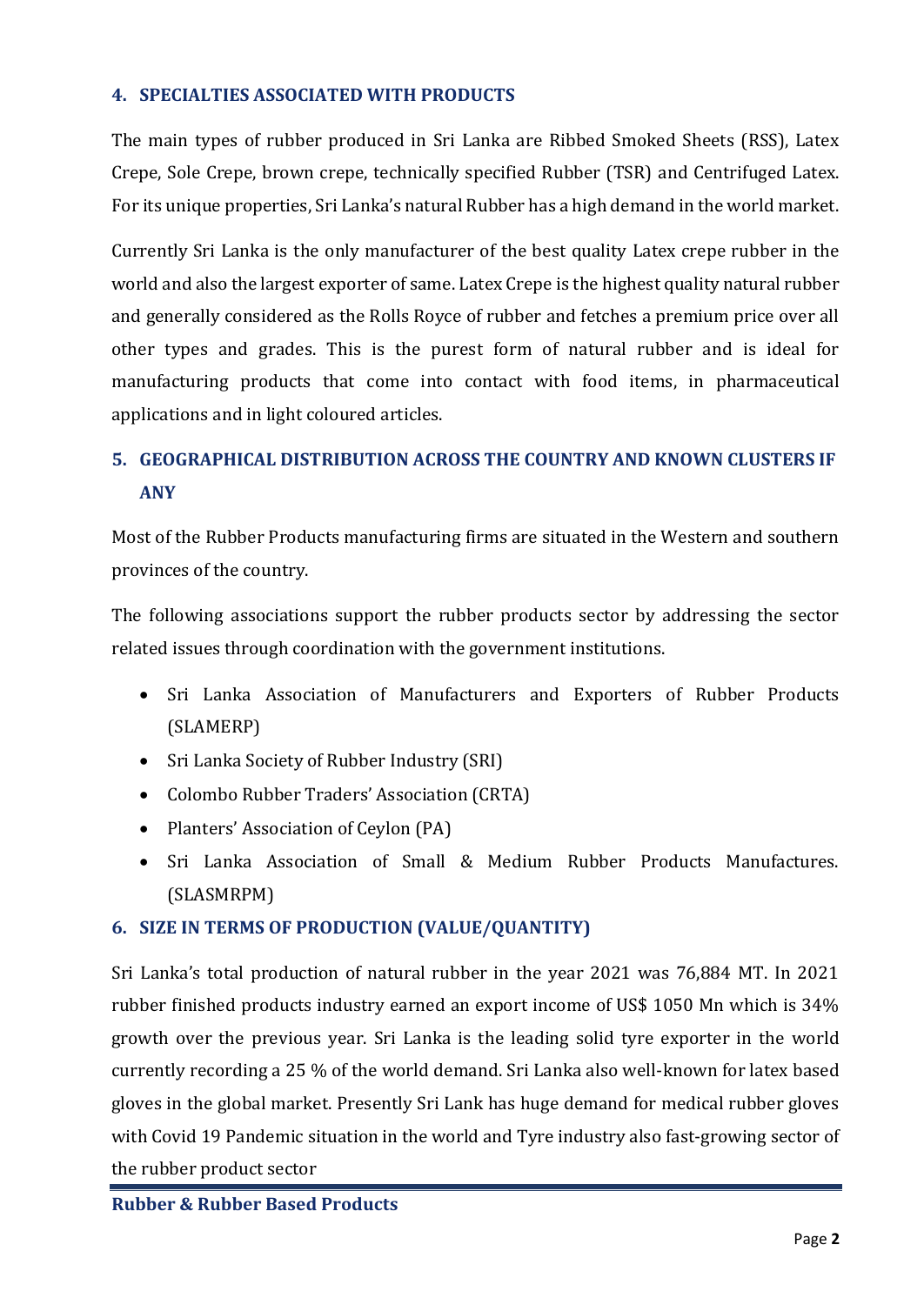#### <span id="page-4-0"></span>**7. KEY PLAYERS IN THE SECTOR**

- Camso Loadstar (Pvt) Ltd.
- Ansell Lanka (Pvt) Ltd
- Trelleborg Lanka (Pvt) Ltd
- Industrial Clothings Ltd
- Eu Retec (Pvt) Ltd
- Lalan Rubbers (Pvt) Ltd
- Global Rubber Industries (Pvt) Ltd
- Samson Rubber Industries (Pvt) Ltd
- Dipped Products PLC
- Samson Rubber Products (Pvt)Ltd

#### <span id="page-4-1"></span>**8. NUMBER OF PEOPLE EMPLOYED IN THE SECTOR**

The industry provides direct and indirect employment opportunities to over 300,000 persons.

#### <span id="page-4-2"></span>**9. TOTAL INVESTMENT IN THE SECTOR IN LAST FIVE YEARS**

Foreign direct investments & joint ventures are successful operations in Sri Lanka, which assists in the expansion & development of the sector. There are around 50 companies registered under the Board of Investment (BOI) projects for rubber product manufacturing sector.

#### <span id="page-4-3"></span>**10.GOVERNMENT POLICY AND SUPPORT AVAILABLE IN THE SECTOR**

The government support is extended through several institutions for development and promotion of the Rubber & Rubber Products industry. Government Agencies include Ministry of Plantation Industries, Rubber Development Department, Rubber Research Institute of Sri Lanka, Ministry of Industries, Industrial Development Board, Sri Lanka Export Development Board etc. are involved in the development of the sector by implementing different strategies.

#### <span id="page-4-4"></span>**11.R&D AND PRODUCT DEVELOPMENT FACILITIES AVAILABLE**

Rubber Research Institute of Sri Lanka (RRISL) is the major government agency which conducts research and development for increasing raw rubber productions and the development of manufactured rubber products. Other than RRISL several universities and Sri Lanka Institute of Nano Technology (SLINTEC) are engaged in R & D projects with Private sector involvement.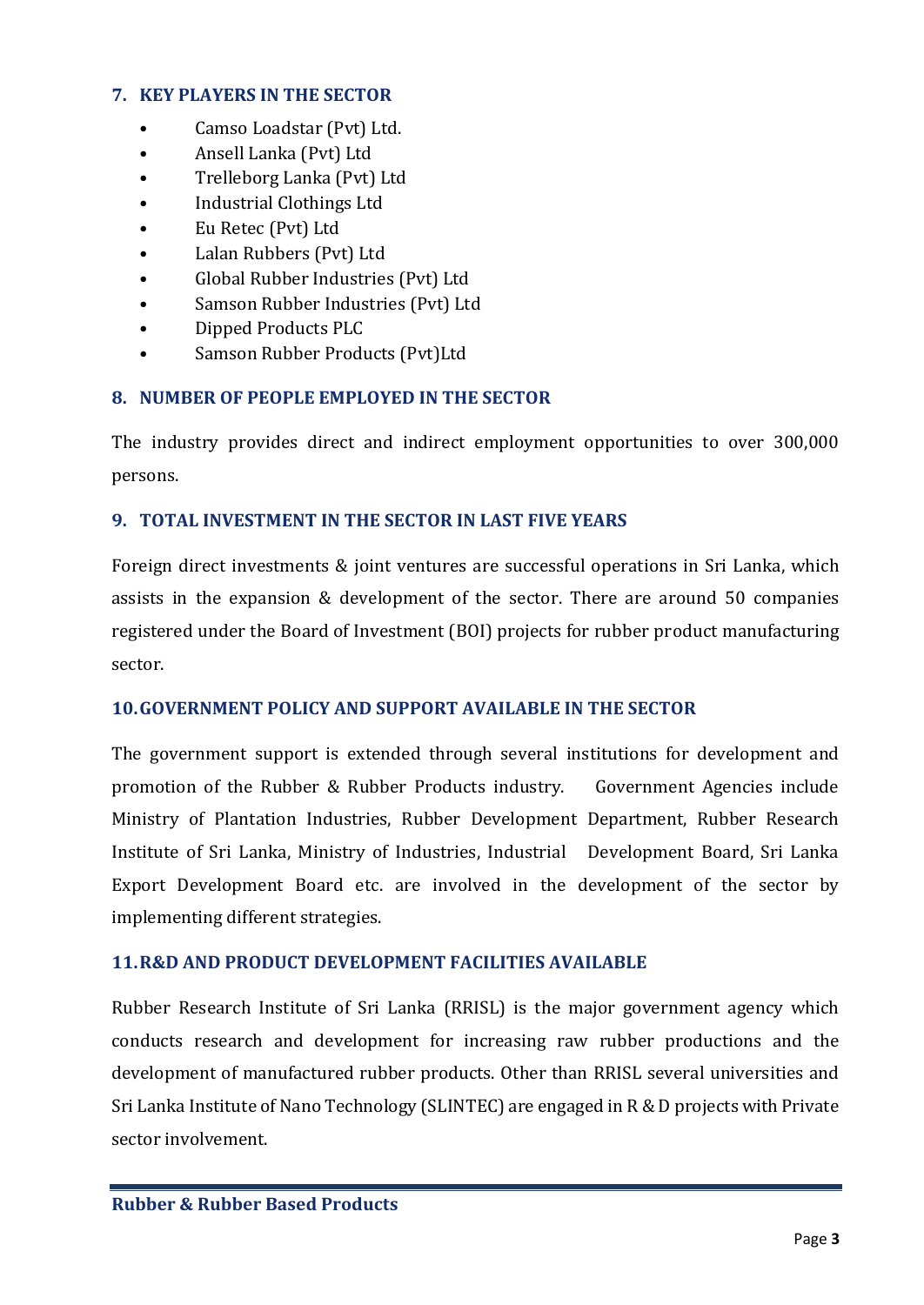#### <span id="page-5-0"></span>**12.AVAILABILITY OF TECHNOLOGY AND SKILLED LABOUR**

Sri Lanka has veteran rubber technologists and trained workforce.

The Plastic and Rubber Institute of Sri Lanka is the only institution which conducts graduate, diploma and certificate programmes for Rubber sector related workforce.

#### <span id="page-5-1"></span>**13.TOTAL EXPORTS OF PRODUCTS IN SELECTED CATEGORIES OF THE SECTOR**

The products within the rubber sector are categorized in the following table.

| <b>Product Sub Categories</b>                                           | 2017 | 2018         | 2019 | 2020 | 2021 |
|-------------------------------------------------------------------------|------|--------------|------|------|------|
| Pneumatic & Retreated Rubber Tyres & Tubes                              | 513  | 549          | 515  | 424  | 595  |
| Industrial & Surgical Gloves of Rubber                                  | 198  | 188          | 207  | 248  | 365  |
| Gaskets, Washers, Seals etc. of Hard Rubber                             | 99   | 113          | 118  | 91   | 65   |
| Rubber Plates, Sheets Rods of Vulcanized or<br><b>Unhardened Rubber</b> | 23   | 25           | 24   | 21   | 23   |
| <b>Other Rubber Products</b>                                            | 2    | 1            | 1    | 1    |      |
| Hygienic or Pharmaceutical Articles                                     |      | $\mathbf{1}$ | 1    | 1    |      |
| Total:                                                                  | 890  | 875          | 866  | 786  | 1050 |

#### **EXPORTS (VALUE IN US\$ Mn)**

#### <span id="page-5-2"></span>**14.GROWTH IN LAST 5 YEARS IN EXPORTS AND MAIN IMPORTING COUNTRIES**

| <b>Rubber Products (US\$ Mn)</b> | 2017 | 2018 | 2019 | 2020 | 2021 | $%$ Avg.<br>Growth |
|----------------------------------|------|------|------|------|------|--------------------|
| <b>Total:</b>                    | 890  | 875  | 866  | 786  | 1050 | 3.51               |

Main Importing Countries are USA, Germany, Italy, Belgium and France.

#### <span id="page-5-3"></span>**15.POTENTIAL FOR EXPANSION IN THE SECTOR**

- Availability of uninterrupted natural rubber to manufacture rubber products
- Availability of trainable skilled workforce helps to meet the needs of the international Markets
- Development of Infrastructure facilities
- Government policies to attract foreign direct investments.